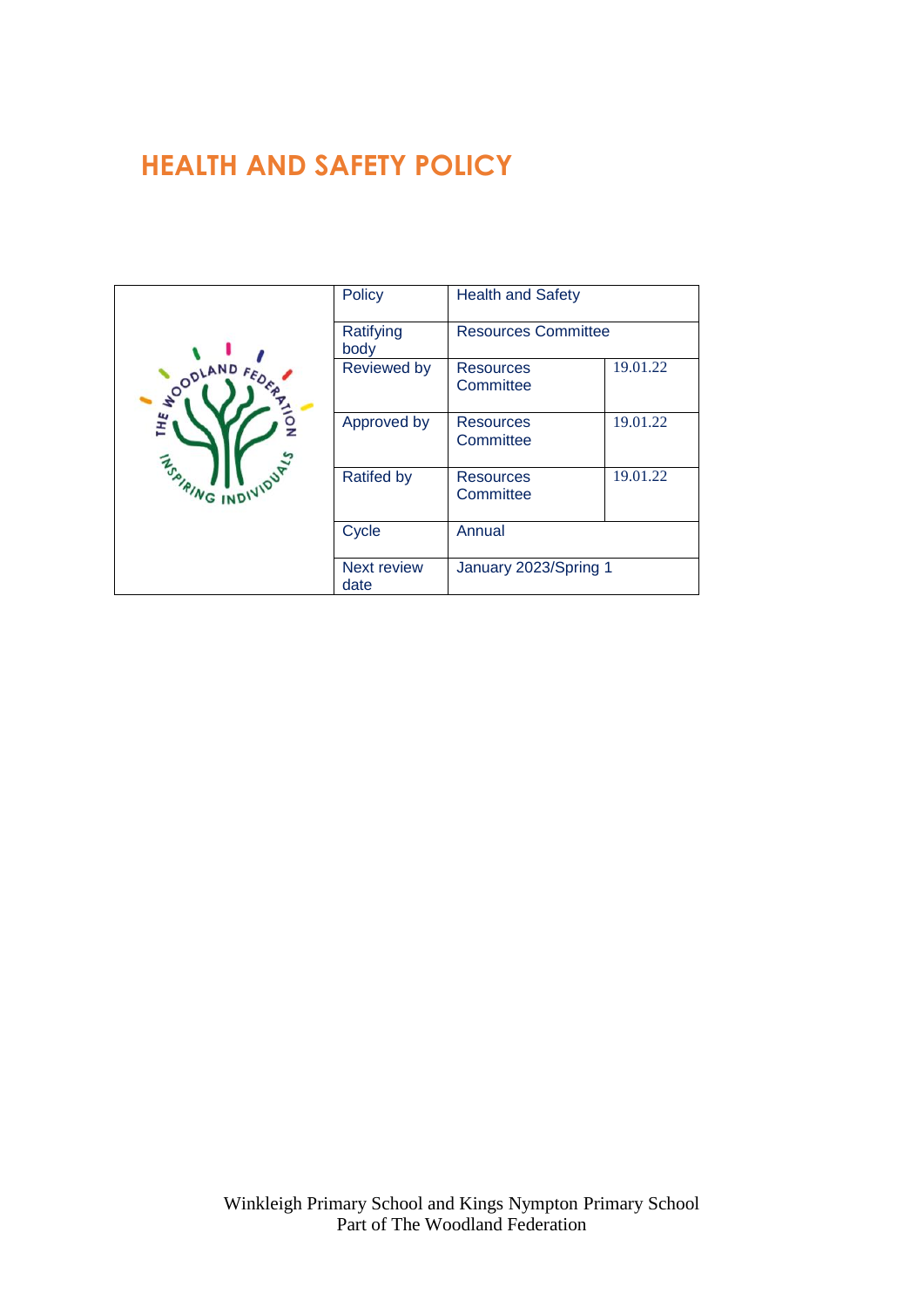# **SECTION 1: STATEMENT OF INTENT**

The Governing Body of the Woodland Federation will strive to achieve the highest standards of health, safety and welfare consistent with their responsibilities under the Health and Safety at Work etc. Act 1974 and other statutory and common law duties.

This policy sets out how these duties will be conducted and includes a description of the school's organisation and arrangements for dealing with different areas of risk. Section 2 will establish specific responsibilities at all levels of the school's organisation. Section 3 will outline the specific arrangements put in place to manage these areas of risk and hence to meet the school's obligations under the law.

This policy will be brought to the attention of all members of staff during their initial induction and each year at our annual whole Federation staff meeting in September. an electronic copy is saved in Teams under Health and Safety – Policies

This policy statement and the accompanying organisation and arrangements will be reviewed each year, or if a significant change takes place if sooner.

R. S. Harferts

.................................. Chair for the Governing Body Date 19th January 2022

.............................................................

Executive Headteacher **Executive Headteacher Date** 19th January 2022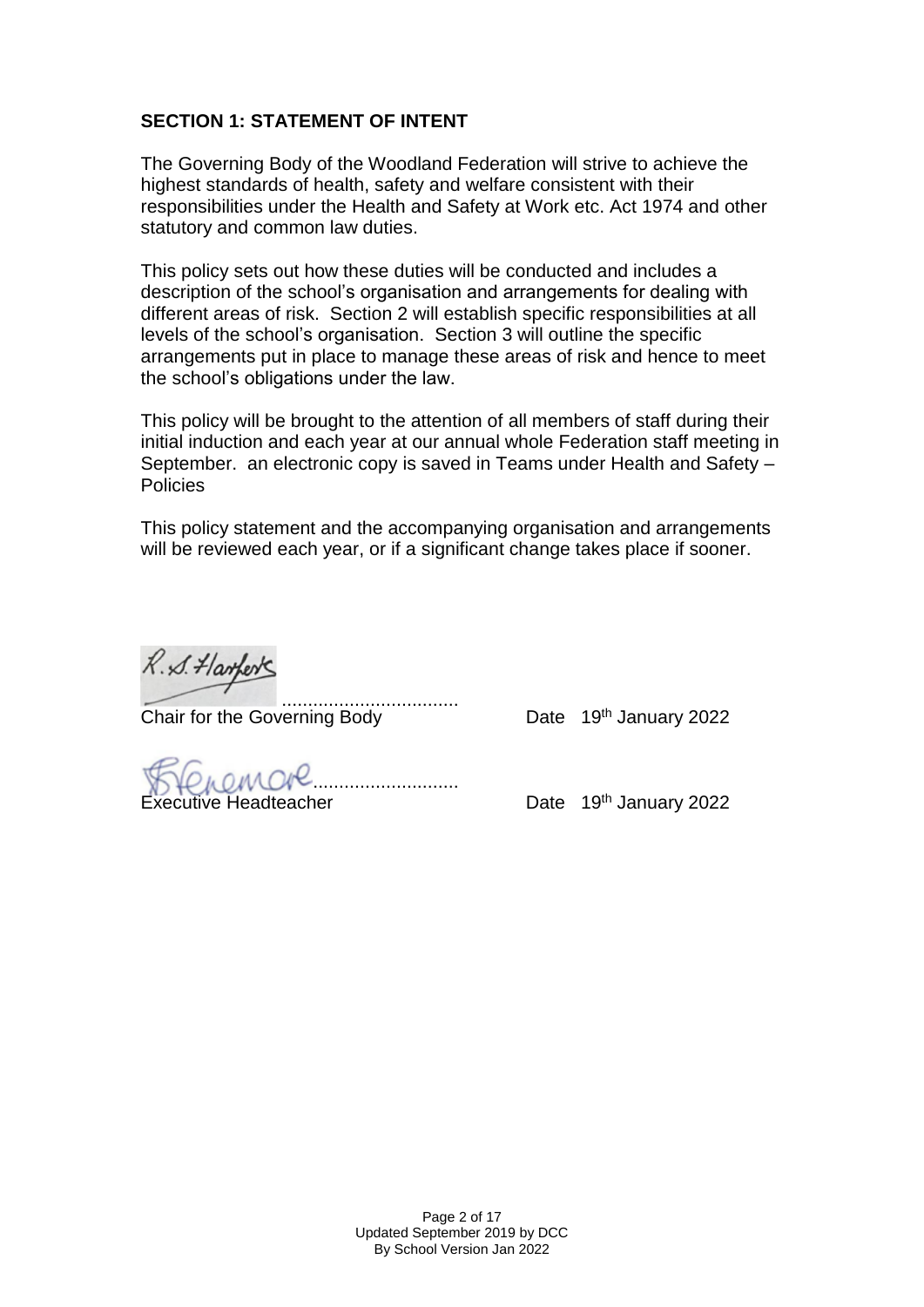# **SECTION 2: ORGANISATION**

## **The Duties of the Governing Body**

- To produce and regularly review the Health & Safety Policy for the school. This policy will reflect the requirements of the Health and Safety at Work etc. Act 1974 by outlining arrangements to ensure, so far as is reasonably practicable, the health, safety and wellbeing of staff, students and others affected by the organisation
- To monitor both compliance with, as well as the effectiveness of, this policy
- To provide adequate resources to meet the school's legal responsibilities as well as compliance with this policy
- To assist the Governing Body in discharging its legal obligations, the school has appointed the Health and Safety Service as its 'competent person' as defined by the Management of Health and Safety at Work Regulations 1999
- The specific arrangements adopted will be quided by the Health and Safety Service's Health & Safety Arrangement Notes.

As a Governing Body, we must protect people from harm. This includes taking responsible steps to protect or staff, pupils and others from Coronavirus. A COVID-19 risk assessment (RA100) has been completed to help u s manage the risk of COVID-19 and to protect people from harm in as far as is reasonably practicable.

We have identified and put control measures on:

- Work activities or situations which might cause transmission of the virus
- Those staff and pupils who could be at increased risk (vulnerable person's risk assessment)
- How likely it is that someone could be exposed

Our RA100 risk assessment is advertised on the school's [website](https://www.woodlandfederation.org.uk/)

# **The Duties of the Executive Head teacher**

The Executive Head teacher has day-to-day responsibility for health and safety management and will take all reasonable practicable steps to secure the health and safety of students, staff and others using the school premises or participating in school sponsored activities.

In particular, the Executive Head teacher will:

- Ensure that suitable and sufficient risk assessments of work activities are undertaken, that a written record of the significant findings of these assessments is kept and that these assessments are subject to regular review
- Co-operate with the Governing Body to ensure that this policy and its associated arrangements are implemented and complied with
- Communicate the policy and other appropriate health and safety information to all relevant people including contractors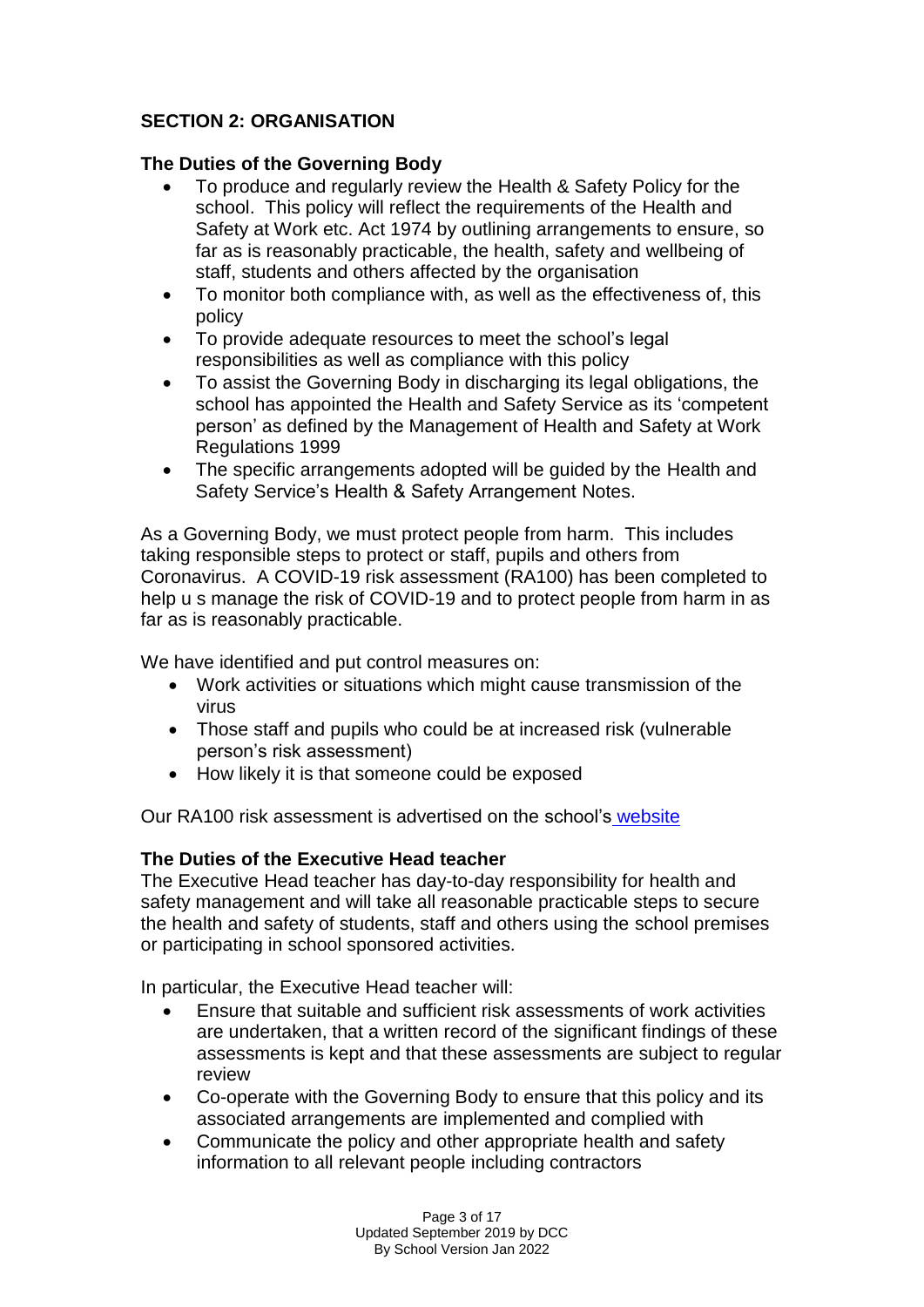- Report to the Governing Body on health and safety performance and to monitor both compliance with, as well as the effectiveness of, this policy
- Ensure that the premises, plant and equipment are maintained in a safe and serviceable condition
- Report to the Governing Body any significant risks or policy requirements which cannot be met within the establishment's budget
- Identify the training needs of staff and hence ensure that they are competent to carry out their roles and are provided with adequate information, instruction and training
- Ensure consultation arrangements are in place for staff and their trade union representatives.
- Monitor purchasing and contracting procedures to ensure health and safety is included in specifications and contract conditions
- Receive reports from enforcement officers and advisory bodies and, where appropriate, take relevant actions to address issues raised
- Promote a positive health and safety culture by leading by example

Whilst overall responsibility for health and safety cannot be delegated the Executive Head teacher may choose to delegate certain tasks to the Health & Safety Coordinator.

The role of Health & Safety Coordinator for the School has been delegated to Stacey Turner.

# **The Duties of the Health and Safety Co-ordinator**

The health and safety co-ordinator has the delegated task of assisting the Executive Head teacher discharge their duties in relation to day-to-day health and safety management

To do this the health and safety co-ordinator will:

- co-ordinate and manage the risk assessment process for the schools
- co-ordinate general workplace monitoring inspections and performance monitoring processes and report findings to the Executive Head teacher
- and Governing Body
- coordinate records of external inspections and maintenance to plant or facilities and ensure that remedial actions identified are either addressed without delay or brought to the attention of the Governing Body if funds are not available
- assist with the identification of training needs and training delivery across the school to ensure that staff are adequately instructed
- collate accident and incident information and, when necessary, carry out accident and incident investigations
- arrange periodic health and safety audits and liaise with the Executive Head teacher and Governing Body in relation to findings and any associated remedial actions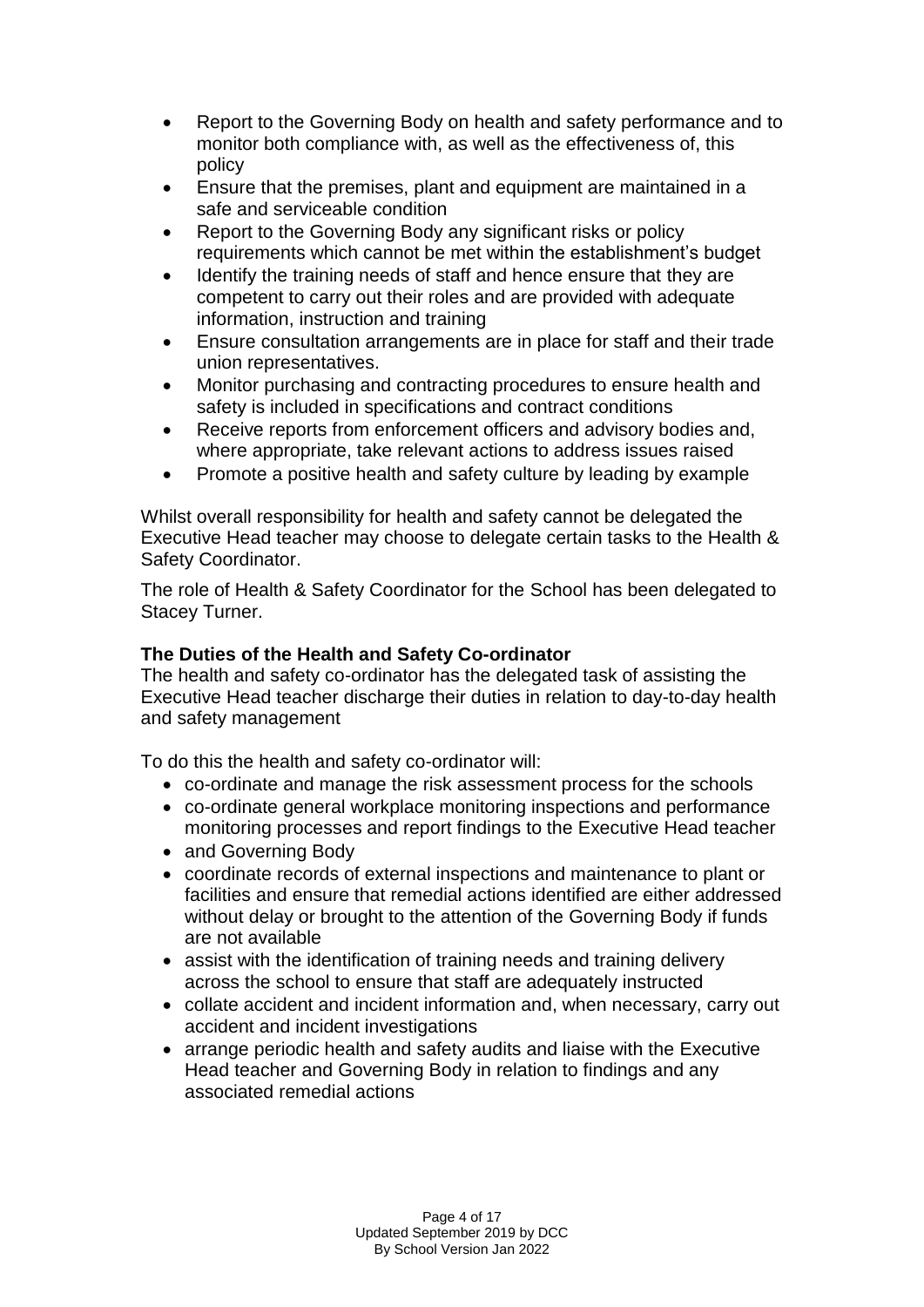# **The Duties of Heads of Teaching and Learning / Managers /Subject Leaders**

The Heads of Teaching and Learning / Managers/ Subject Leaders are asked to liaise with the Health and Safety Co-Ordinator where necessary as they are the experts in their areas and can highlight specific risks. They must ensure that:

- Risk assessments are undertaken for the work areas for which they are responsible and that identified control measures are implemented
- Appropriate safe working procedures are brought to the attention of all staff via appropriate instruction and training and are enforced effectively
- They take appropriate action on health, safety and welfare issues referred to them, informing the Executive Head teacher or Governing Body of any problems they are unable to resolve within the resources available to them
- They carry out regular inspections of their area of responsibility and report / record these inspections to the Executive Head teacher or Governing Body
- All accidents (including near misses) occurring within their area of responsibility are promptly reported and investigated
- Class risk assessments are completed for each classroom.

# **The Duties of all Members of Staff**

Under the Health and Safety at work Act etc. 1974 all employees have general health and safety responsibilities. All employees are obliged to take care of their own health and safety whilst at work along with that of others who may be affected by their actions. This also applies to volunteers who are under the control of the School.

Specifically, all employees have responsibility to:

- Take reasonable care for the health and safety of themselves and others in undertaking their work
- Comply with the school's health and safety policy arrangements at all times
- Report all accidents and incidents in line with the reporting procedure
- Not intentionally interfere with or misuse any equipment or fittings provided in the interests of health safety and welfare
- Report all defects in the condition of premises or equipment and any health and safety concerns immediately to their line manager
- Ensure that they only use equipment or machinery that they are competent / have been trained to use
- Make use of all necessary control measures and personal protective equipment provided for safety or health reasons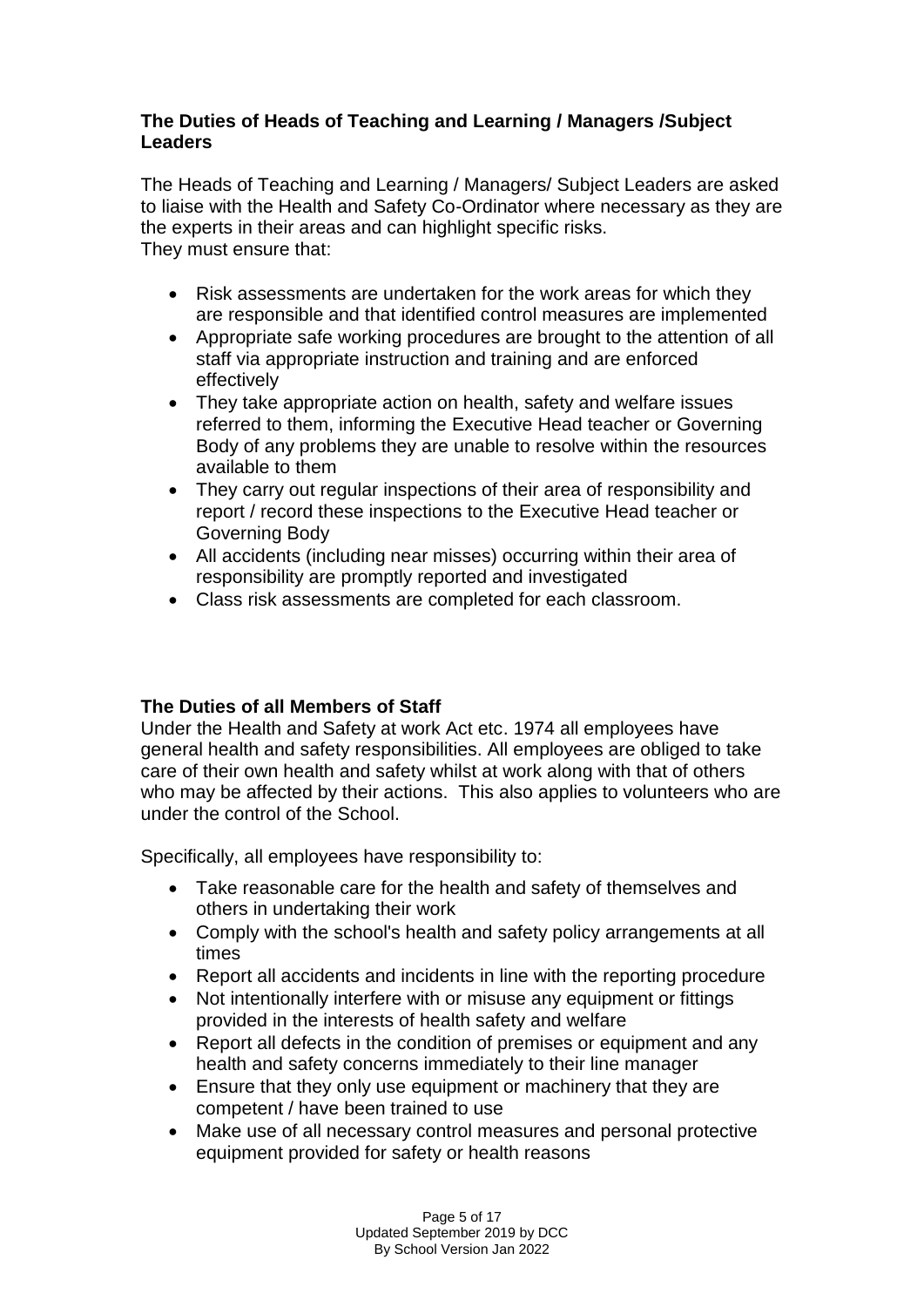# **Pupils**

Pupils, in accordance with their age and aptitude, are expected to:

- To exercise personal responsibility for the health and safety of themselves and others
- To observe standards of behaviour and dress consistent with safety and/or hygiene
- To observe all the health and safety rules of the school and, in particular, the instructions of staff given in an emergency
- Not wilfully misuse, neglect or interfere with facilities or equipment provided for their and others' health and safety

## **Contractors**

All contractors who work on the school premises are required to identify and control any risks arising from their activities and inform the Executive Head teacher of any risk that may affect the staff, pupils and visitors.

All contractors must be aware of this policy and the associated emergency procedures and comply with these requirements at all times.

In instances where the contractor creates hazardous conditions and refuses to eliminate them or take measures to make them safe, the Executive Head teacher will take such actions as are necessary to prevent staff, pupils and visitors being put at risk from injury.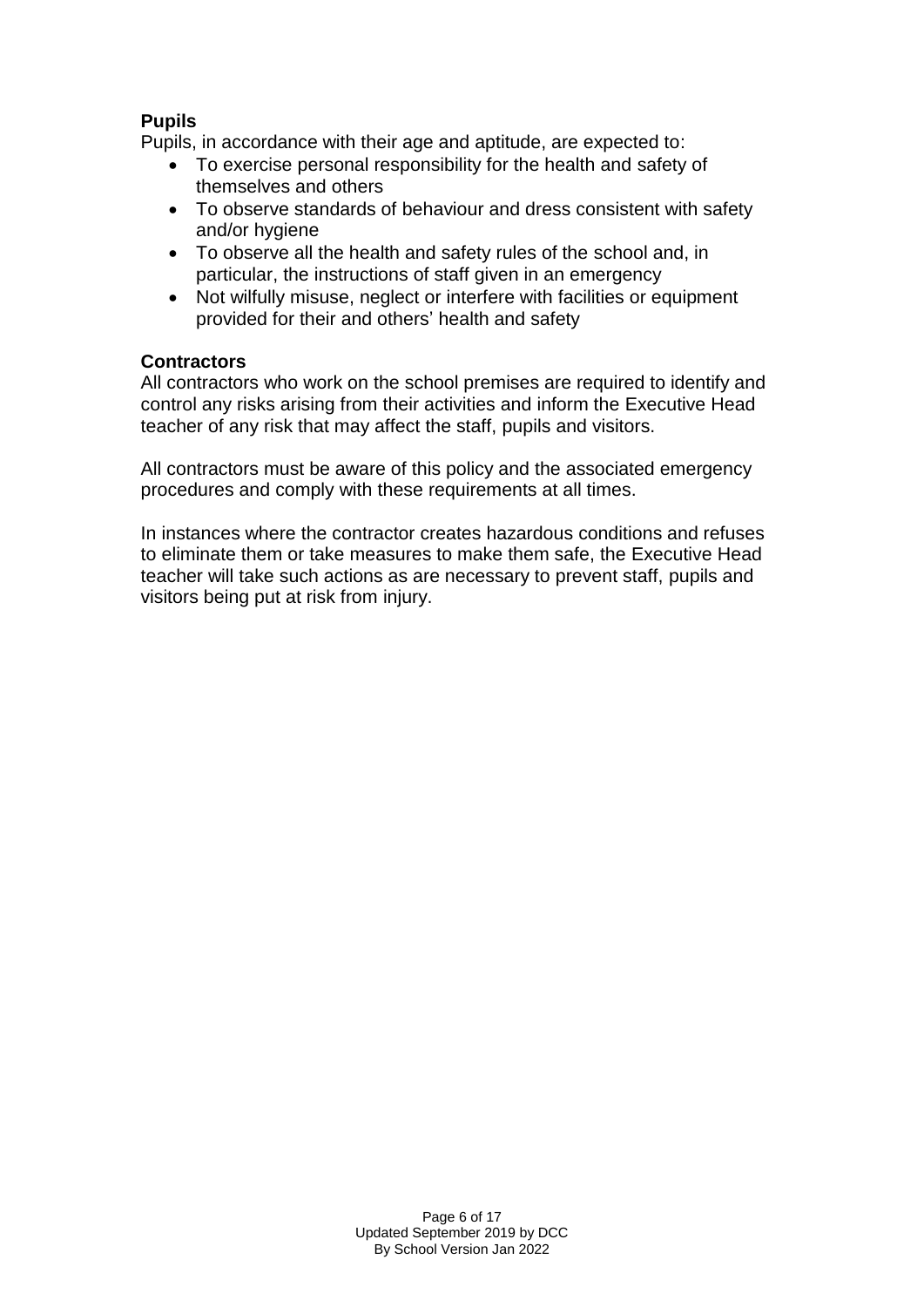# **SECTION 3: ARRANGEMENTS**

## **Risk Assessment**

The underlying process which informs safety management is risk assessment. Assessments of significant risks will be made with those persons responsible for the activity/area affected and the significant findings of these decisions will be recorded in writing. This will be achieved principally by amending and adopting the model risk assessments provided by the Health and Safety Service. Specifically, the model risk assessments amended and adopted in order to identify suitable risk control measures will be as follows:

- RA22 Premises
- RA21 Primary Curriculum Activities to be completed by Subject **Leaders**
- RA01 Individual class risk assessment to be produced by the class teachers
- RA08 Fire
- RA11 Kitchen (Winkleigh)
- RA04 Cleaning (Winkleigh) September 2020 Winkleigh now uses Devon Contract Cleaners

Risk assessments are available for all staff to view and are held centrally on Teams – Health and Safety – Risk Assessments. Wherever possible, affected staff will be included in the risk assessment process. Staff and other affected parties will be briefed in the risk assessment findings.

Risk assessment records will be reviewed annually or sooner if a change in circumstances. This will be identified on risk assessment record.

For full details relating to risk assessment arrangements, reference should be made to the HS47 Arrangements Note.

Other arrangements in alphabetical order:

#### **Accident/Incident Reporting**

All employee accidents must be reported to the Executive Headteacher / Health and Safety Co-ordinator and entered in the staff accident book. The Health and Safety Co-ordinator will then enter accident details onto the OSHENS on-line accident reporting system and report to the Governing Body if the accident results in lost time or is caused by a material defect or organisational failure.

Accidents to pupils and other non-employees should be recorded in the accident book. Any accident that results in a pupil being sent home should be reported to the H & S Co-ordinator for entry onto OSHENS. Those accidents to pupils and members of the public which are work related, in that they have arisen out of a material defect or organisational failure, must also be reported to the Governing Body and accident details entered onto the OSHENS on-line accident reporting system.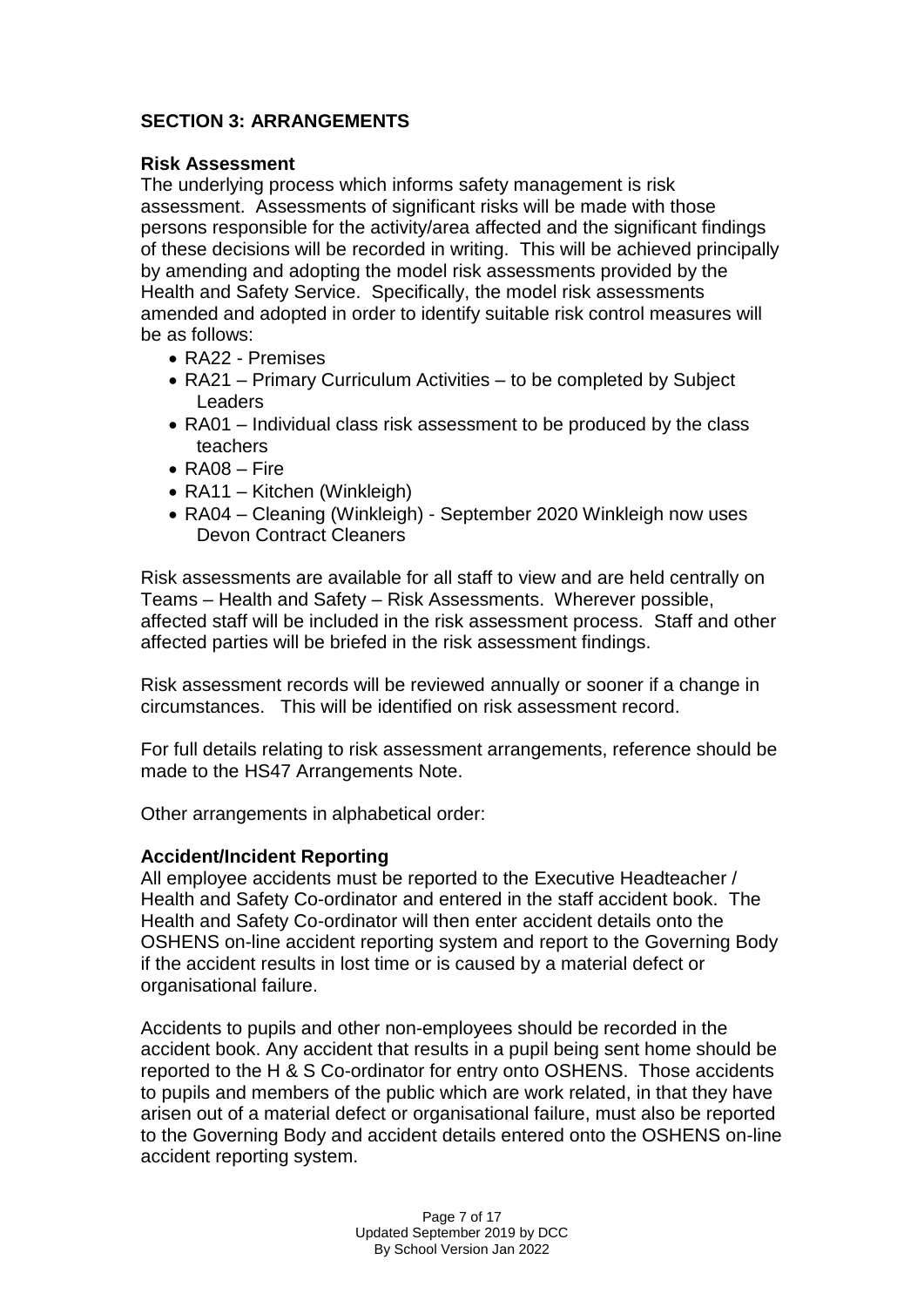Parents / carers will be notified immediately of all major injuries.

The Executive Headteacher / Health and Safety Co-ordinator will investigate accidents and take remedial steps to avoid similar instances recurring.

All accidents which fall within the scope of the Reporting of Diseases Injuries and Dangerous Occurrence Regulations 2013 will be reported to the HSE via the OSHENS on-line accident reporting system. This will be undertaken by the Devon Health and Safety Service.

For full details relating to accident reporting arrangements, reference should be made to the HS01 Arrangements Note.

#### **Asbestos**

The arrangements for the management of asbestos on the site are detailed in the Asbestos Management Plan (AMP). This is located in the admin office (both schools)

The Asbestos Register is held in the admin office by the signing in / out sheets (both schools) and will be made available to all staff and contractors prior to **any** work commencing on the fabric of the building or fixed equipment containing asbestos No work can commence until permission to work has been given by the authorising manager named in the AMP.

The authorising manager shall ensure:

- The AMP is reviewed annually and that any changes are approved by the Governing Body
- That the Asbestos Register is consulted at the earliest possible opportunity in the planning process and that **all** work on the fabric of the building or fixed equipment is approved via the completion of the ASB1 form and/or the Contractor signing-in sheet.
- A visual inspection of those asbestos containing materials remaining on site is conducted and recorded on the ASB2 form according to the frequencies identified in the AMP. Any subsequent changes to asbestos containing materials on site will be recorded in the Register

All parties will ensure that any damage to materials known or suspected to contain asbestos should be reported to Stacey Turner at the earliest opportunity.

For full details relating to the management of asbestos, reference should be made to the HS04 Arrangements Note as well as the Asbestos Management Plan.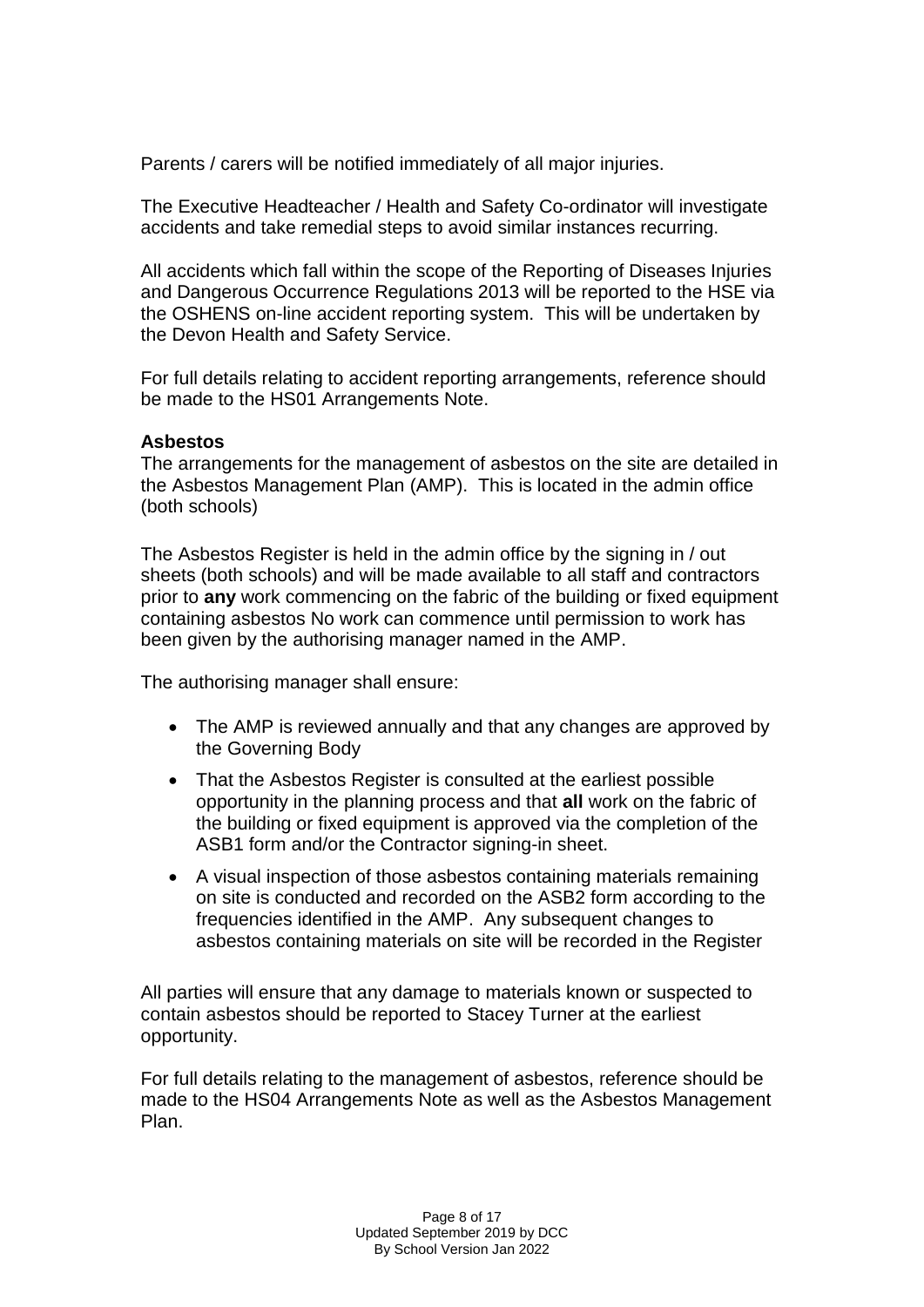# **Communication and Training**

Detailed guidance and information about health & safety issues can be found in the Health and Safety Service's Arrangements Notes which are located in the OSHENS Document Library. The Health and Safety Service also provide competent health and safety advice for school staff and can be contacted on 01392 382027 or on [healthandsafety@devon.gov.uk](mailto:healthandsafety@devon.gov.uk)

The Health and Safety Law poster is displayed in Main Office and Pre-Nursery buildings (both schools)

Health and Safety Training

All employees will be provided with:

- induction training in the requirements of this policy
- updated training in response to any significant change
- training in specific skills needed for certain activities as identified by the relevant risk assessment
- refresher training where required

Training records will be kept in the Health and Safety Folder, Stacey Turner is responsible for co-ordinating health and safety training needs. This includes a system for ensuring that refresher training is undertaken within the prescribed time limits.

Each member of staff is also responsible for drawing the relevant line manager's attention to their own personal needs for training and for not undertaking duties unless they are confident that they have the necessary competence. All employees shall undertake work tasks as instructed and trained.

For full details relating to staff training, reference should be made to the HSA55 Training Arrangements Note.

## **Consultation**

Staff are represented on the Resources committee – VF. Consultation of day to day matters will be achieved by regular email communication.

Members of staff with concerns should raise them initially with their departmental head or the Health & Safety Co-ordinator. If required, requests for external advice should then be sought from the Health and Safety Service for concerns of employees which cannot be resolved locally.

Staff should feel free to contact the appropriate trade union appointed Safety Representative. The Governing Body welcomes the support of trade unions in health and safety matters.

For full details relating to staff consultation, reference should be made to the HS08 Arrangements Note.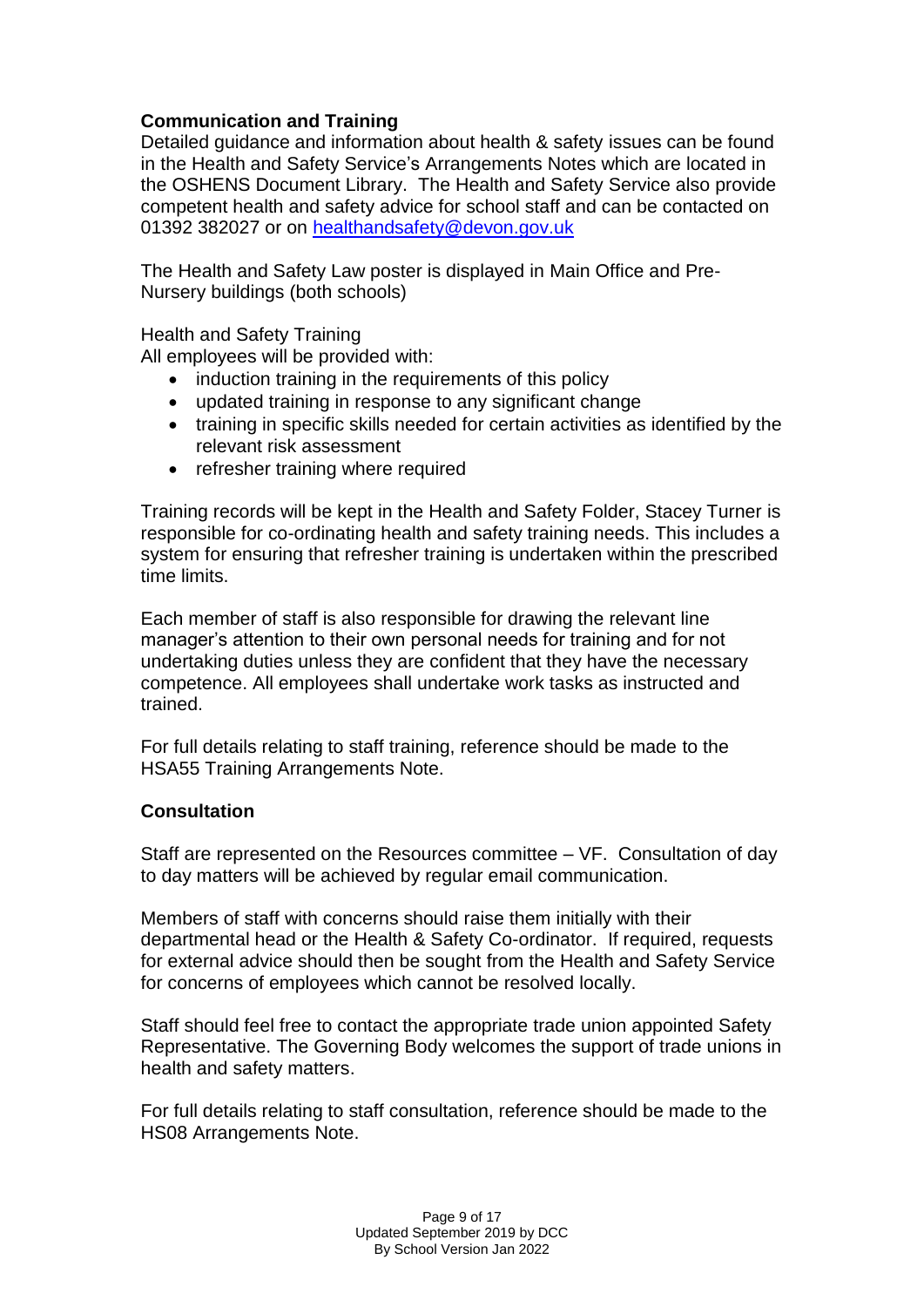## **Contractors**

All contractors must report to Admin (both schools) where they will be asked to sign the visitors' book and wear an identification badge. Contractors will be issued with guidance and requirements for safe practice whilst on site. Where necessary, contractors will also be requested to sign to confirm that they have read and understood the Asbestos Register. To ensure contractor competency Mrs V Fenemore will undertake competence checks prior to engaging a contractor.

In respect of construction works, we appoint a third party project management company such as NPS.

For full details relating to the control of contractors, reference should be made to the HS07 CDM Arrangements Note.

## **Curriculum Activities**

Risk assessments for the significant hazards within curriculum activities will be carried out by the Subject Co-ordinator using the appropriate Health and Safety Service's model risk assessments listed above.

For full details relating to the primary curriculum areas, reference should be made to the HS46 Arrangements Note.

## **Display Screen Equipment (DSE)**

All staff who use computers daily for continuous spells of an hour or more, or a total daily time of 3 hours or more will have a DSE assessment carried out. This will be achieved by completing the OSHENS DSE online training and assessment.

Staff identified as DSE users are entitled to an eyesight test for DSE use every 2 years by a qualified optician and corrective glasses (if required specifically for DSE use) subject to a total cost of £45.00.

For full details relating to DSE, reference should be made to the HS12 DSE Arrangements Note.

#### **Emergencies**

The school should ensure preparedness for emergency situations, and procedures for critical incidents and off-site emergencies are contained within the Schools Emergency Management Plan which is located on Teams in the Health & Safety folder and will be reviews annually. Emergency contact and key holder details are held on Teams in the key holder list folder

#### **Fire**

The Executive Head teacher is responsible for ensuring that the risk assessment is undertaken using the RA08 document and controls implemented accordingly. The fire risk assessment is located in the Health & safety folder in Teams and will be reviewed annually.

Fire and emergency evacuation procedures are detailed in the Fire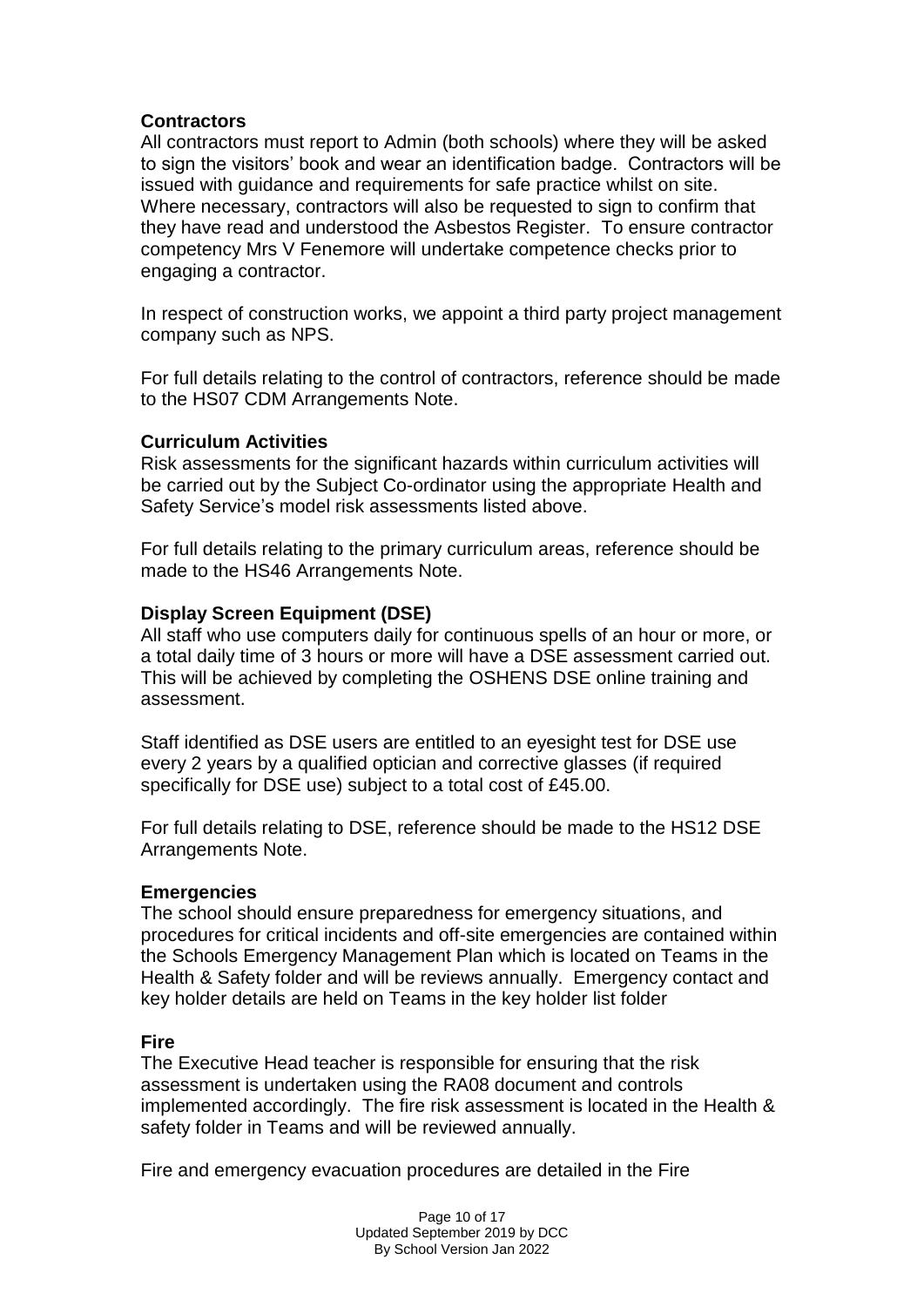Emergency plan document which is located in the Health & safety Folder in Teams. All staff will be briefed in the contents of this plan at induction and on an annual basis. This will be augmented by fire drills which will be undertaken termly. Evacuation procedures are also made known to all contractors / visitors on arrival when they are given a visitors' badge and information is on these badges. Emergency procedures are on all classroom doors.

Stacey Turner is responsible for ensuring that the school's Fire Log is kept up to date.

COVID related staffing issues have been considered, there is no social distancing, we are following guidance.

Procedures for other critical incidents and off-site emergencies are contained within the School's Emergency Management Plan which is located in the admin office and electronically on Teams and will be reviewed annually.

For full details relating to fire safety, reference should be made to the HS18 Fire Safety Arrangements Note.

## **First Aid**

The school has risk assessed the need for first aid provision and the following has been provided accordingly:

#### **First Aid at Work: (Winkleigh)**

Stacey Turner (expires Nov 24)

## **Paediatric First Aid: (Winkleigh)**

Rebekah Bridgman (expires Sept 24) Heather Down (expires Sept 24) Tina Brook (expires Sept 24) Caroline Dennis (expires Feb 24) Susannah Gent (expires Sept 24) Jane Hill (expires Sept 24) Natasha Ince (expires Sept 24) Amy Parsons (expires Sept 24) Mike Davis (expires Jan 23) Hannah Parker (expires Jan 23) Cherry Roadnight (expires Jun 22) Dee Rowcliffe (expires Jan 23) Abby Wiltshire (expires Jan 23) Kerry Dunn (expires Jan 23) Kate Keast (expires Jan 23) Sophie Luscombe (expires Sep 24) Rachel Nicks (expires Sep 24)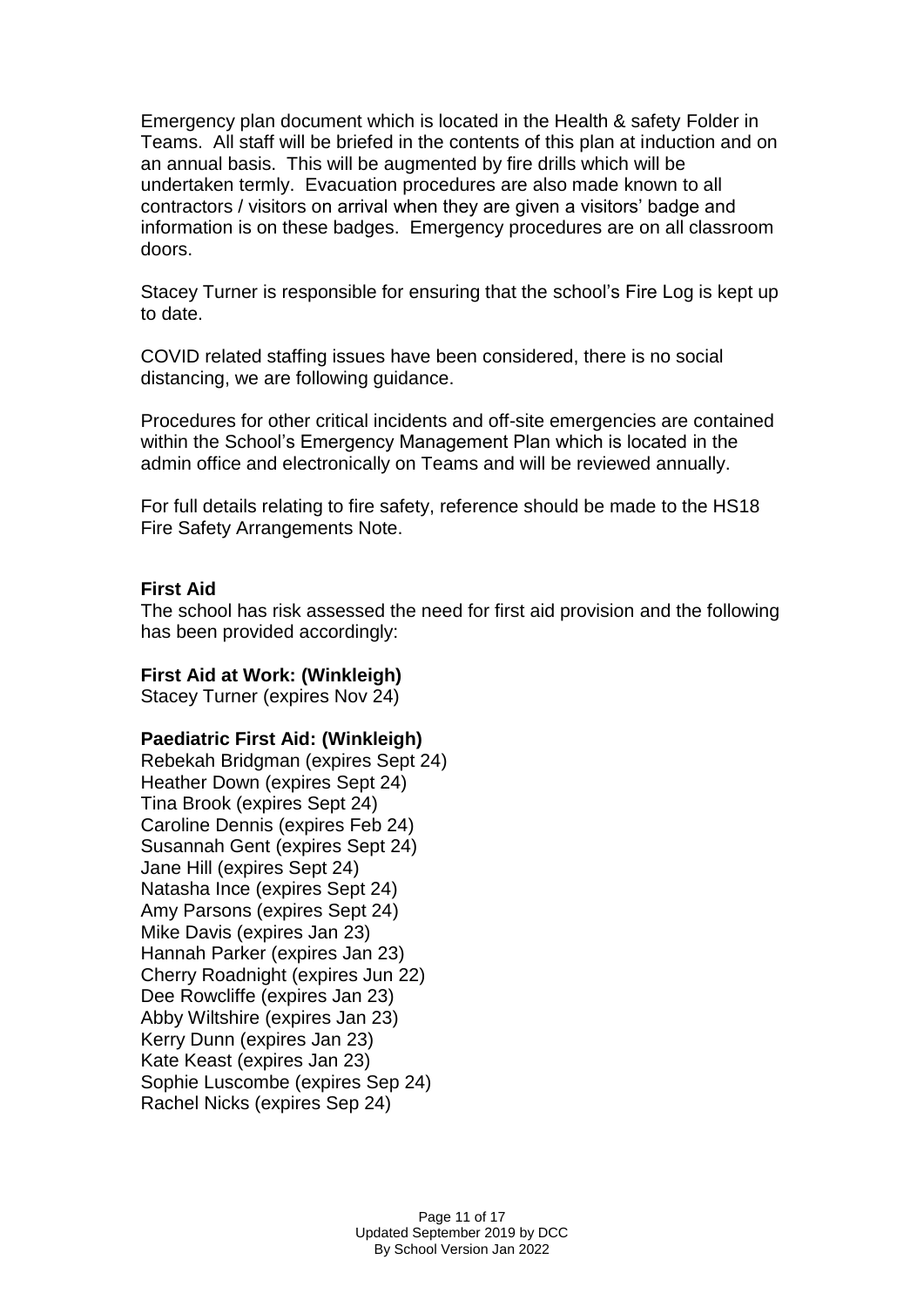# **First Aid: (King's Nympton)**

Mandy Blacker (Dec 2023) Tammie Tweedie (Nov 2022) Teresa Slade (Mar 2024) Becki Miali (Jan 25) Cherry Roadnight (expires Jun 22)

First Aid boxes are located at the following locations: Covid update, First aid kits in all classrooms, maintained by TA's Kitchen – Winkleigh Nursery Staff room, all classrooms and pre-school – Kings Nympton

Caroline Crosby (Winkleigh), Stacey Turner and Susie Catling (Kings Nympton) will ensure that refresher training is organised, and maintaining the contents of first aid boxes will be done by the classroom TAs.

COVID related staffing issues have been considered we follow guidance, vulnerable staff do not administer first aid.

For full details relating to first aid, reference should be made to the HS19 First Aid Arrangements Note.

## **Hazardous Substances – Winkleigh (King's Nympton Catering and Cleaning are contracted through Devon Norse)**

Where it is consistent with the effective performance of the task in hand, every attempt will be made to choose the least harmful chemical possible.

The responsible manager shall ensure that: (Julie Stallard - Kitchen – Devon Contract Cleaners - Cleaning)

- an inventory of all hazardous substances used within their area of responsibility is compiled and kept up to date
- Material Safety Data Sheets (MSDS) are obtained from the relevant supplier for all such materials
- risk assessments are conducted by Contract Cleaning (Winkleigh) and Devon Norse (KN) to identify the safe working method and appropriate emergency procedures.
- all chemicals are appropriately and securely stored out of the reach of children
- all chemicals are kept in their original packaging and never decanted into unmarked containers.

For full details relating to the control of hazardous chemicals, reference should be made to the HS10 COSHH Arrangements Note.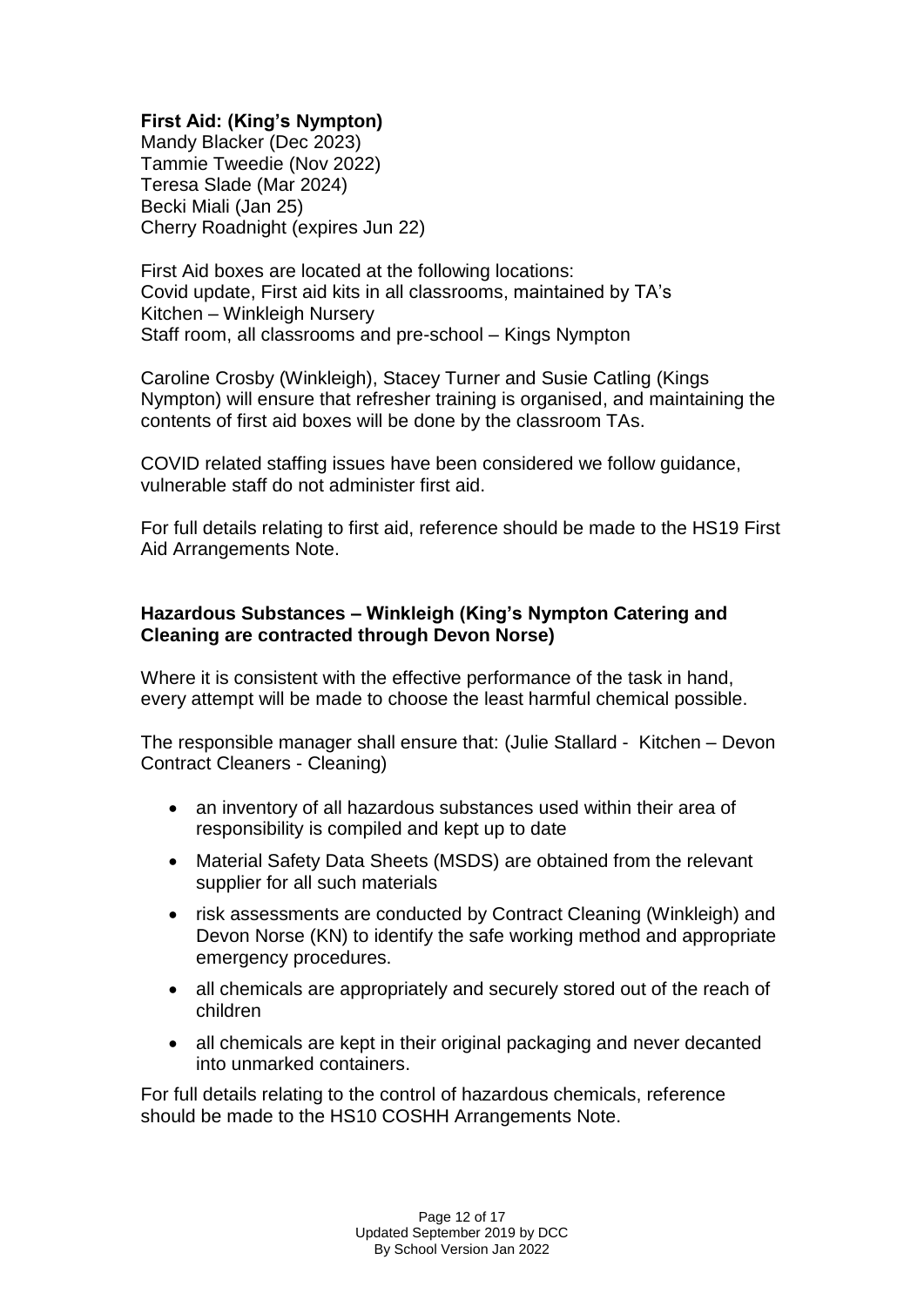# **Legionella**

A water risk assessment for the school has been completed by ROCK (Winkleigh) and Churchills (KN) and Stacey Turner is responsible for ensuring that the identified operational controls are being conducted and recorded in the water hygiene log book. This risk assessment will be reviewed where significant changes have occurred to the water system.

For full details relating to the control of legionella, reference should be made to the HS28 Legionella Arrangements Note.

## **Lettings/shared use of premises**

Neither school currently lets out the buildings.

## **Maintenance of Plant and Equipment**

Regular inspection and testing of school equipment is conducted to ensure that work equipment is maintained in a safe and efficient state. Records of such monitoring will be kept by Stacey Turner / Admin Staff. All staff are required to report any problems found with plant/equipment to the Executive Head teacher. Defective equipment will be clearly marked and taken out of service by storing in a secure location pending repair / disposal. These safety inspections are in the premises folder in Winkleigh admin office.

The following specific statutory inspections and tests will be undertaken by a competent contractor, arranged through the NPS partnership.

- Annual oil fixed heating plant inspection and maintenance, to be undertaken by Cannings. Winkleigh – KN is all electric heating.
- Electrical installation inspection every 5 years by contractor appointed by NPS
- Winkleigh Sewage pump tested by DBS Ltd
- Kitchen Extractor Fan (Winkleigh) by Devon Kitchen Extractor Fans and Canopies

## **Portable Electrical Appliances**

All staff will conduct a visual inspection of plugs, cables and electrical equipment prior to use. Defective equipment will be reported to the Executive Head teacher.

All portable items of electrical equipment will be subject to formal inspection and, where appropriate, a two yearly testing regime is in place. This inspection and testing will be conducted by a qualified contractor.

Personal items of equipment should not be brought into the school without prior authorisation and must be subjected to the same inspection process as school-owned equipment.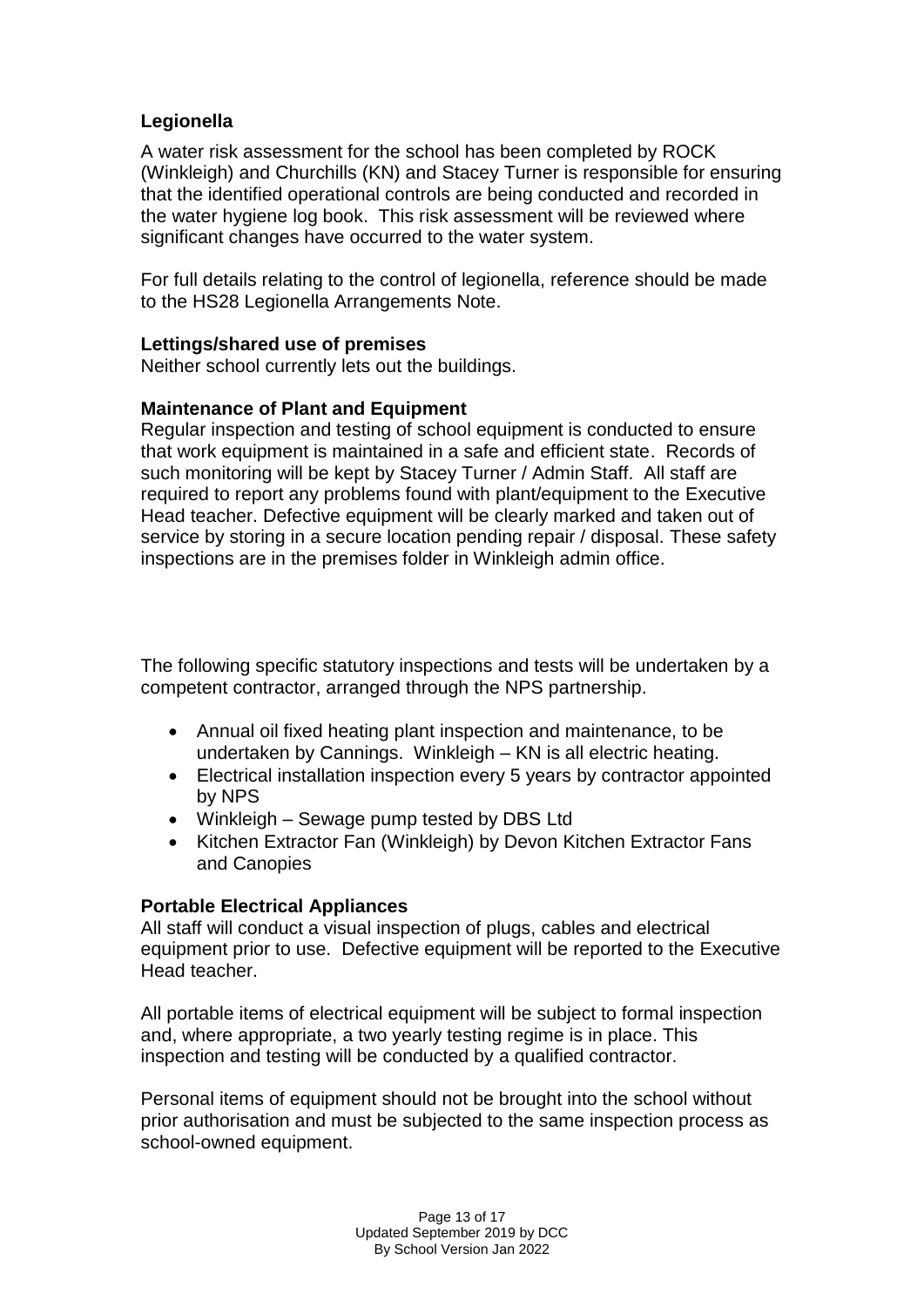For full details relating to work equipment and electrical safety, reference should be made to the HS16 and HS58 Arrangements Notes.

#### **Medication Arrangements**

Arrangements for medication are detailed in the separate Administration of Medicines Policy, which is reviewed annually. A copy of this policy can be found in in the H & S folder and on Teams.

For full details relating to the administration of medication, reference should be made to the HS32 Medication Arrangements Note.

## **Monitoring**

The Executive Head teacher will put in place procedures to monitor compliance with the arrangements described in this policy. The central component of this process is the 3 yearly Health & Safety Review process undertaken by the Devon Health and Safety Service. Feedback from this process is to be referred to the Governing Body.

A general inspection of the site grounds will be conducted each term and be undertaken by Stacey Turner. Feedback from this process is to be referred to the Governing Body.

A general inspection of the site will be conducted termly and be undertaken by Stacey Turner. Feedback from this process is to be referred to the Governing Body.

For full details relating to monitoring, reference should be made to the HS05 Audit and Monitoring Arrangements Note.

## **Moving and Handling**

The risk assessment of significant manual handling tasks is undertaken as described in the risk assessment section above. Staff engaged in these activities will be provided with information on safe moving and handling techniques and will receive specific training where the need is identified in the risk assessment. Kitchen and cleaning staff were offered formal training

Currently we do not have any pupils that require any moving or handling. (Nursery has a nappy changing policy.) All moving and handling of pupils will be risk assessed by the SENDco and H & S Co-ordinator and recorded in a specific Handling Plan for the individual concerned. The format found in the HS35 Arrangements Note will be used. All staff who move and handle students will receive appropriate training both in the controls listed in the Handling Plan and specific training on any lifting equipment that they may be required to use.

For full details relating to moving and handling, reference should be made to the HS34/35 Moving and Handling Arrangements Notes.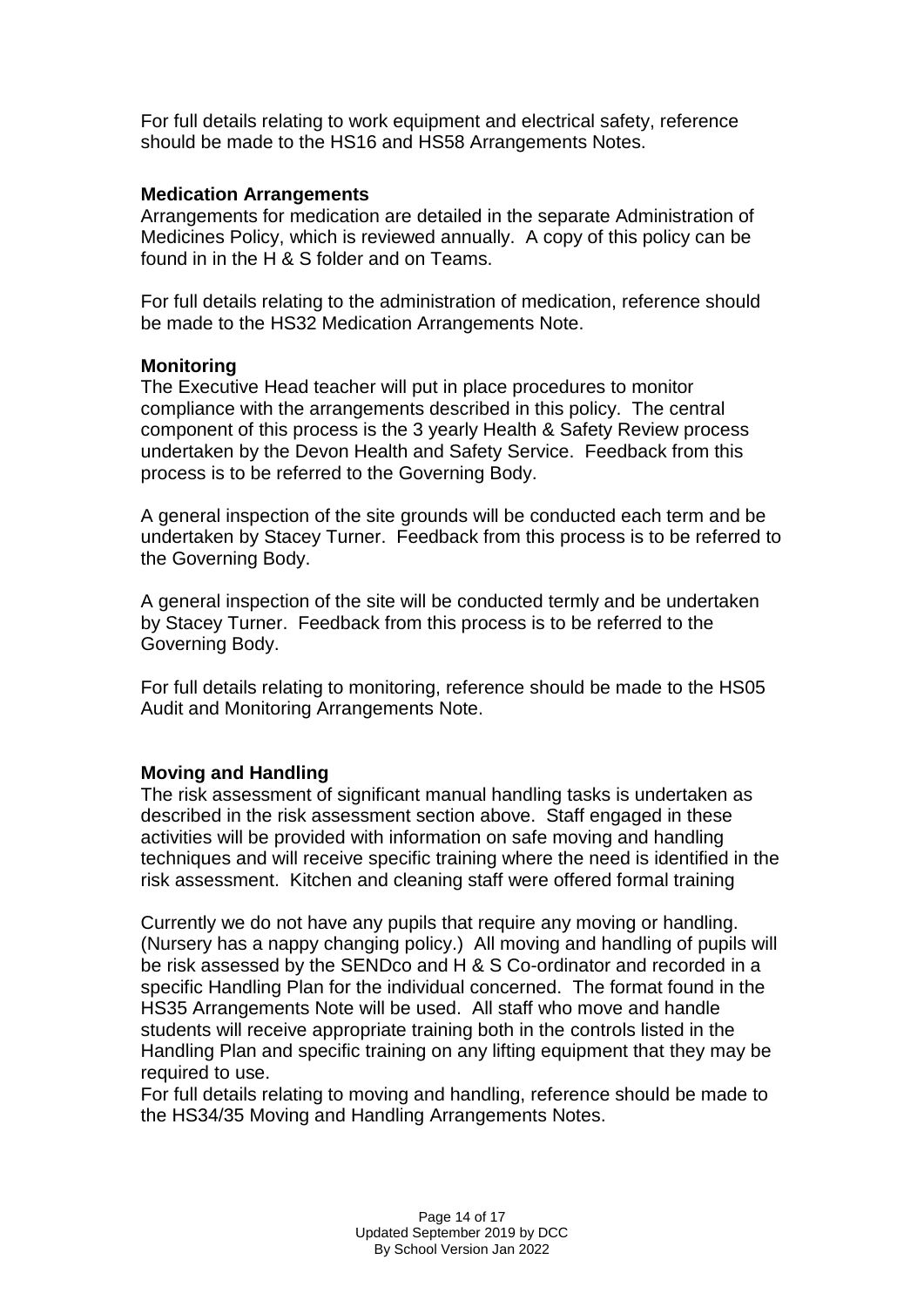## **Offsite Visits**

In line with the Outdoor Education, Visits and Off-site Activities Health & Safety Policy, the DCC Educational Visit Adviser will be notified of all Category B and C visits via the Evolve online system.

Woodland Federation local arrangements for offsite visits are detailed in the separate Management of Outdoor Education, Visits and Off-Site Activities Policy and individual Standard Operating Procedures which are reviewed annually. A copy of these documents can be found in Teams

For full details relating to educational visits, reference should be made to the Outdoor Education, Visits and Off-site Activities Health & Safety Policy 2018.

## **Personal Safety and Security**

The school believes that staff should not be expected to put themselves in danger and will not tolerate violent / threatening behaviour to its staff. A separate specific Behaviour Policy is in place at the school.

Staff will report any such incidents on the OSHENS system in accordance with agreed accident/incident reporting procedures.

Working alone will be avoided wherever possible. If a member of staff is alone on site, they must have a phone on them and have someone know when they are due home ready to raise the alarm if they are late.

Staff working outside normal school hours must obtain permission of the Executive Head teacher.

Risk assessments will be reviewed annually or after significant change and recorded by amending the RA22 Risk Assessment.

#### **Radon Gas**

The schools are located in a radon affected are as defined by Public Health England (PHE). Consequently, radon gas levels will be measured on a 7-10 year cycle and detectors returned to PHE for analysis.

If levels are below the 300 Bq/m3 thresholds, this process of measurement will continue. If readings exceed the 300 Bg/m3 threshold a Radiation Protection Adviser (RPA) will be engaged and a risk assessment of staff exposure will be undertaken in consultation with the RPA. Based upon the findings of this assessment, suitable mitigation systems will be identified and installed to reduce the radon level to well below 300 Bq/m3. These systems will be maintained.

## **School Security**

The Executive Head teacher is responsible for undertaking a risk assessment for site security in order to identify and implement control measures in this area. This will be reviewed annually or after significant change and recorded in the RA24B risk assessment document, using the Security Checklist as an aide.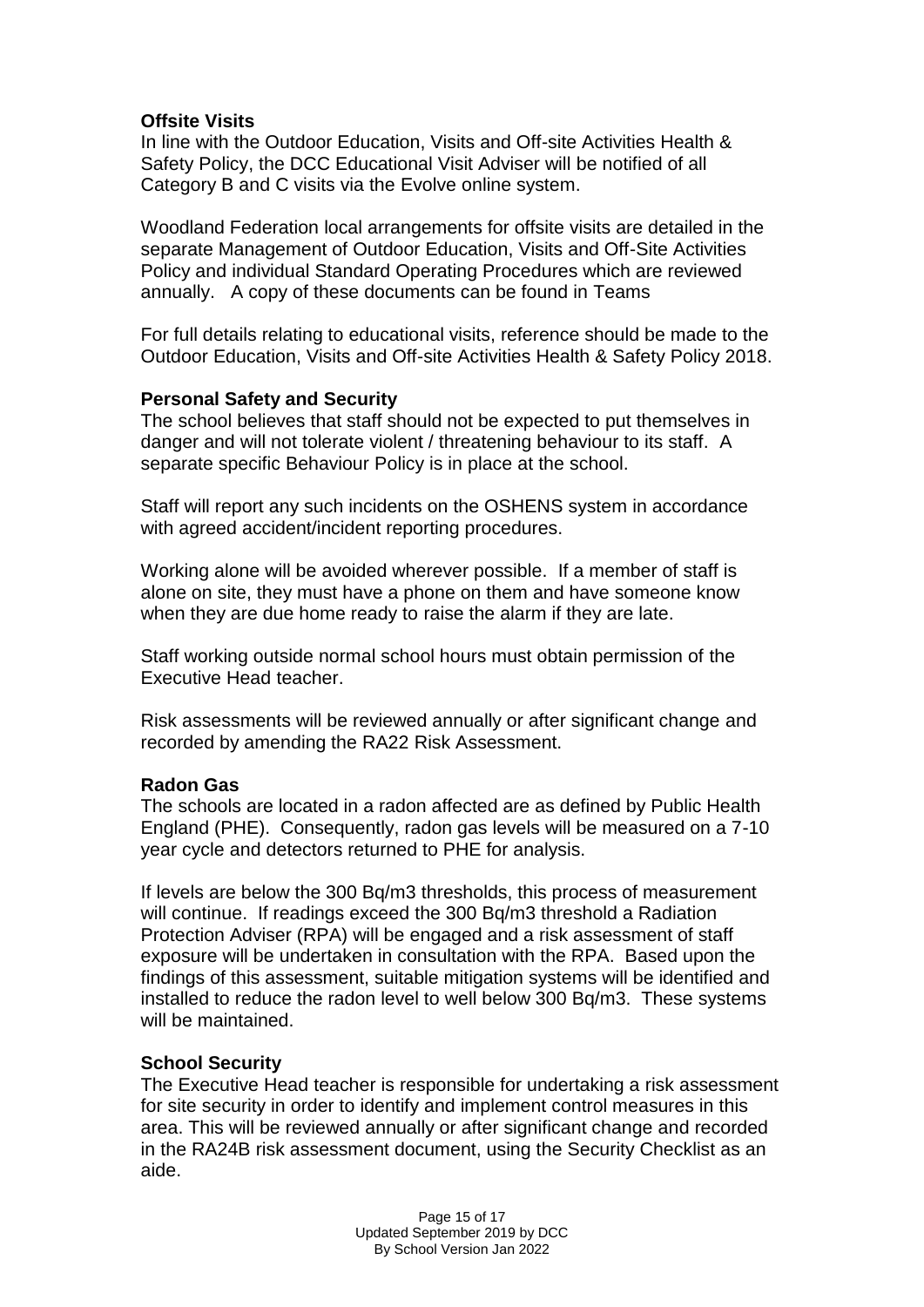For full details relating to security and lone working issues, reference should be made to the HS31 Lone Working and HS50 Security Arrangements Note.

### **Stress/Wellbeing**

The school is committed to promoting high levels of health and well-being and recognises the importance of identifying and reducing workplace stressors through risk assessment in line with the HSE's management standards.

Staff are required to complete a return to work assessment following sickness absence and may have a phased return if this is considered appropriate. The federation buys occupational health support / participates in an Employee Assistance Programme / performance management arrangements / mentoring.

Where appropriate, risk assessment findings will be recorded using the RA25 document.

For full details relating to staff wellbeing, reference should be made to the HS24 Health Issues for Staff Arrangements Note.

## **Tree Safety Management**

An increasing number of tree species are becoming susceptible to disease which can not only cause the trees to die but can also leave them in a dangerous state. For example, Ash Dieback is one of the currently emerging diseases likely to cause significant issues in the coming years. Physical damage to a tree can also cause safety issues and fungus can be a sign of underlying health issues with the tree.

The school will ensure that tree inspections are undertaken in line with the DCC Tree Management Policy.

## **Work at Height**

Staff are instructed and regularly reminded that no one is trained to work at height and it is against Federation Policy. Staff are reminded that it is not acceptable to stand on chairs or tables and that the steps in each unit should be used. When working at height (including accessing storage or putting up displays) appropriate stepladders or kick stools are to be used. Staff must not climb onto chairs.

For full details relating to the control of work at height, reference should be made to the HS60 Work at Height Arrangements Note.